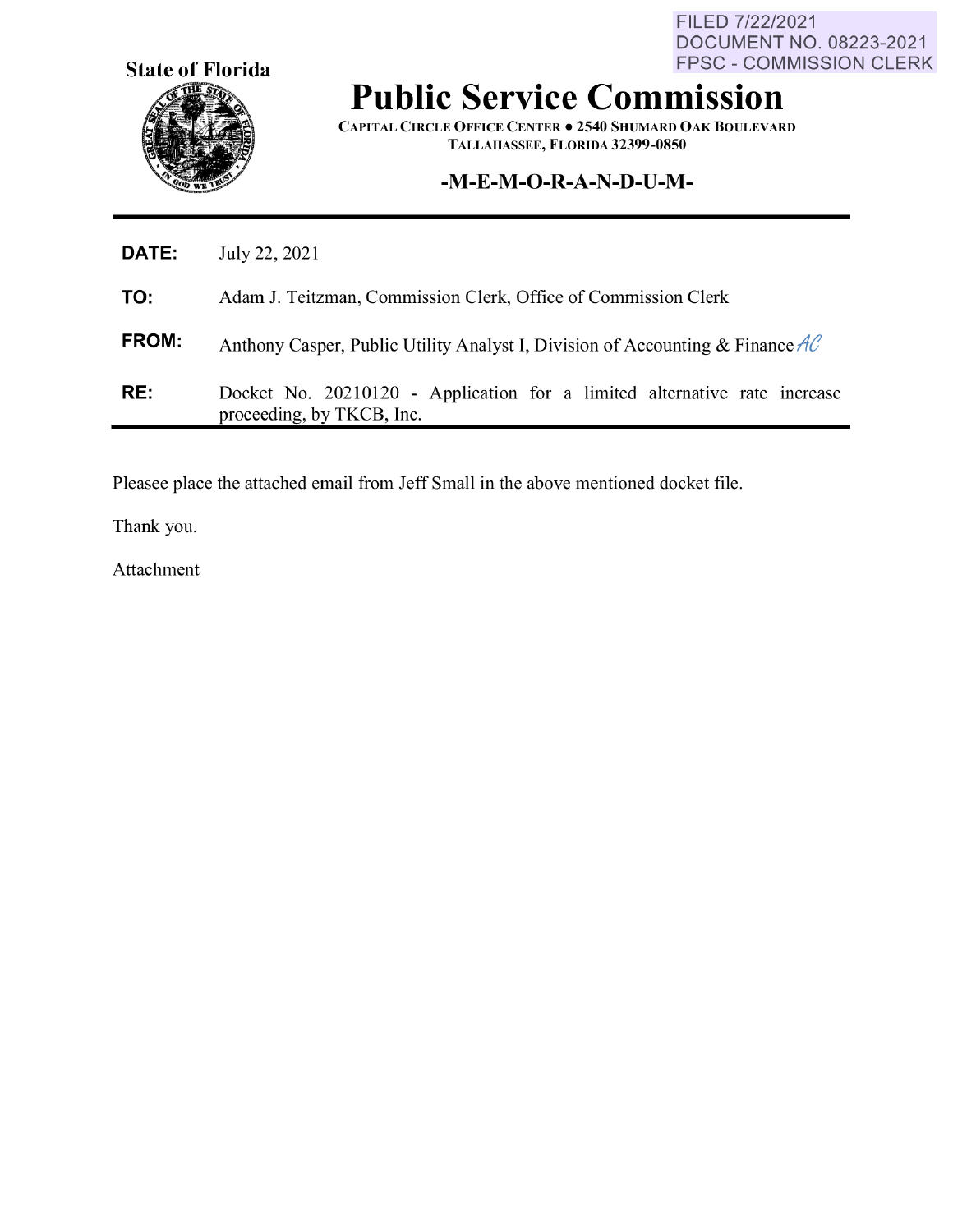| From:    | <b>Jeff Small</b>                                                   |
|----------|---------------------------------------------------------------------|
| To:      | <b>Christopher Richards</b>                                         |
| Cc:      | Todd Brown, Anthony Casper, Jeff Small, Pam (TKCB)                  |
| Subject: | Re: Docket No. 20210120-SU -- Email Follow-Up To Phone Conversation |
| Date:    | Wednesday, July 21, 2021 10:17:37 AM                                |

Good morning Chris,

This email is to confirm our conversation and to inform you that the issue was discussed with TKCB officials today. TKCB will forego inclusion of the pro forma plant adjustment request in this LARI proceeding. Thanks

On Mon, Jul 12, 2021 at 3:25 PM Christopher Richards  $\leq$ [crichard@psc.state.fl.us](mailto:crichard@psc.state.fl.us)</u>> wrote:

Good afternoon Mr. Small,

Per our telephone conversation this morning, please acknowledge your understanding that the pro forma plant adjustments included in TKCB's LARI application will not be included in staff's recommendation. Staff's LARI recommendation will only reflect the O&M adjustments staff believes to be reasonable and will be limited to a 20 percent increase of annualized revenues.

If you have any questions, please feel free to reach out.

Thank you,

Christopher R. Richards

Public Utilities Analyst III

Division of Accounting and Finance

Florida Public Service Commission

[crichard@psc.state.fl.us](mailto:crichard@psc.state.fl.us)

Office: 850-413-6742

-- *Jeffery Small*